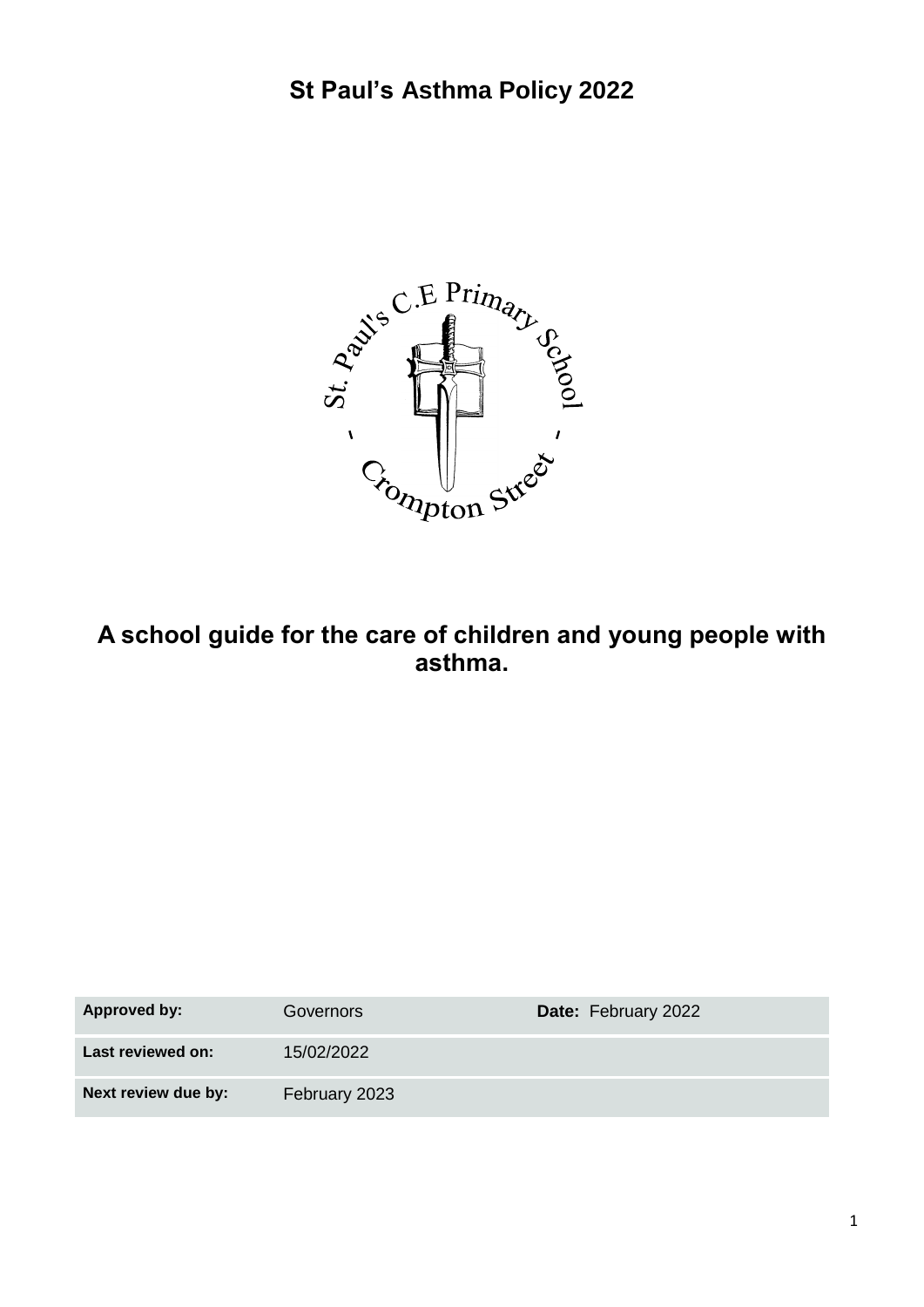## Contents:

- Introduction: page 3
- Purpose of this document: page 4
- Summary of Asthma Friendly School Policy: page 5
- Responsibilities: pages 6-8
- Additional Information: pages 9-10
- Appendix 1, Legislation: page 11
- Appendix 2, Record of emergency inhaler administered: page 12
- Appendix 3, Specimen letter, Emergency inhaler used: page 13
- Appendix 4, Specimen letter, Increased Inhaler use: page 14
- Appendix 5, Specimen letter, Refusal to use inhaler/spacer: page 15
- Appendix 6, Asthma Register: page 16
- Appendix 7, Parent Asthma Letter: page 17
- Appendix 8, Self audit checklist: page 18-19
- Appendix 9, The emergency checklist: page 20
- Appendix 10 Poster: page 21
- Useful Resources/contact Information: page 22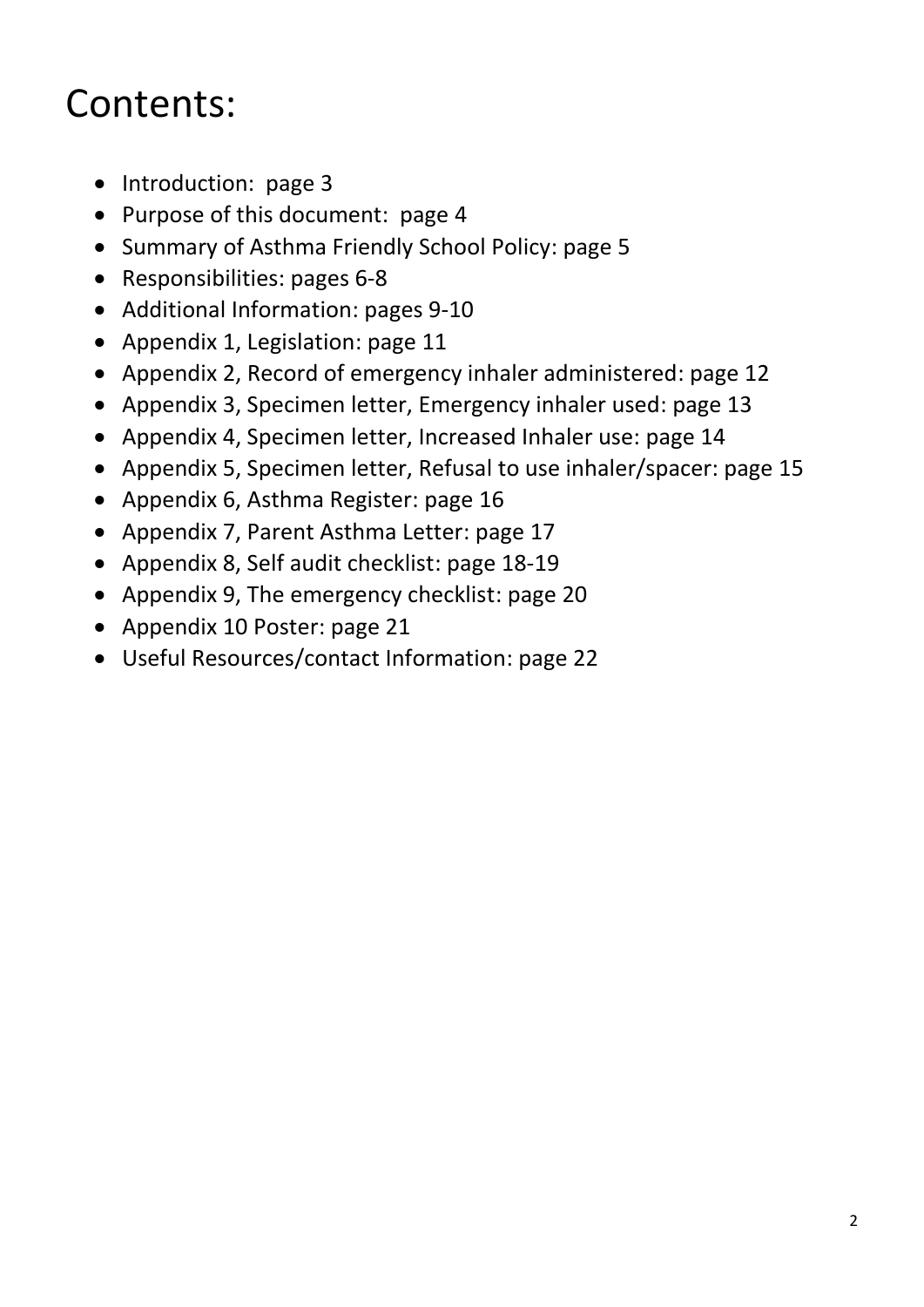# **Introduction**

Asthma is a long-term condition that affects your airways - the tubes that carry air in and out of your lungs. You could say that someone with asthma has 'sensitive' airways that are inflamed and ready to react when they come into contact with something they don't like.

Asthma tends to run in families, especially when there's also a history of allergies and/or smoking. When a person with asthma comes into contact with something that irritates their sensitive airways even more (a[n asthma trigger\)](https://www.asthma.org.uk/advice/triggers/), it causes their body to react in three ways:

- 1. the muscles around the walls of the airways tighten so that the airways become narrower
- 2. the lining of the airways becomes inflamed and starts to swell
- 3. sticky mucus or phlegm sometimes builds up, which can narrow the airways even more.

These reactions cause the airways to become narrower and irritated - making it difficult to breathe and leading to [asthma symptoms,](https://www.asthma.org.uk/advice/understanding-asthma/symptoms/) such as chest tightness, wheezing, or coughing.

In the UK, around 5.4 million people are currently receiving treatment for asthma. That's one in every 12 adults and **one in every 11 children**. Asthma affects more boys than girls. Asthma in adults is more common in women than men. [Asthma can sometimes be defined as a type,](https://www.asthma.org.uk/advice/understanding-asthma/types/) such as 'occupational'. Approximately five per cent of people with asthma have [severe asthma.](https://www.asthma.org.uk/advice/severe-asthma/)

**Having asthma has implications for a child's schooling and learning**. Appropriate asthma care is necessary for the child's immediate safety, long-term well-being, and optimal academic performance. Whilst some older children may be fully independent with their condition younger children, children with learning difficulties or those newly diagnosed are likely to need support and assistance from school staff during the school day, to help them to manage their asthma in the absence of their parents/carers.

The 2010 Children, Schools and Families Act and the Children and Families Act 2014 introduce a legal duty on schools to look after children with medical conditions. This is inclusive of children with asthma and it is therefore essential that all school staff and those who support younger children have an awareness of this medical condition and the needs of pupils during the school day.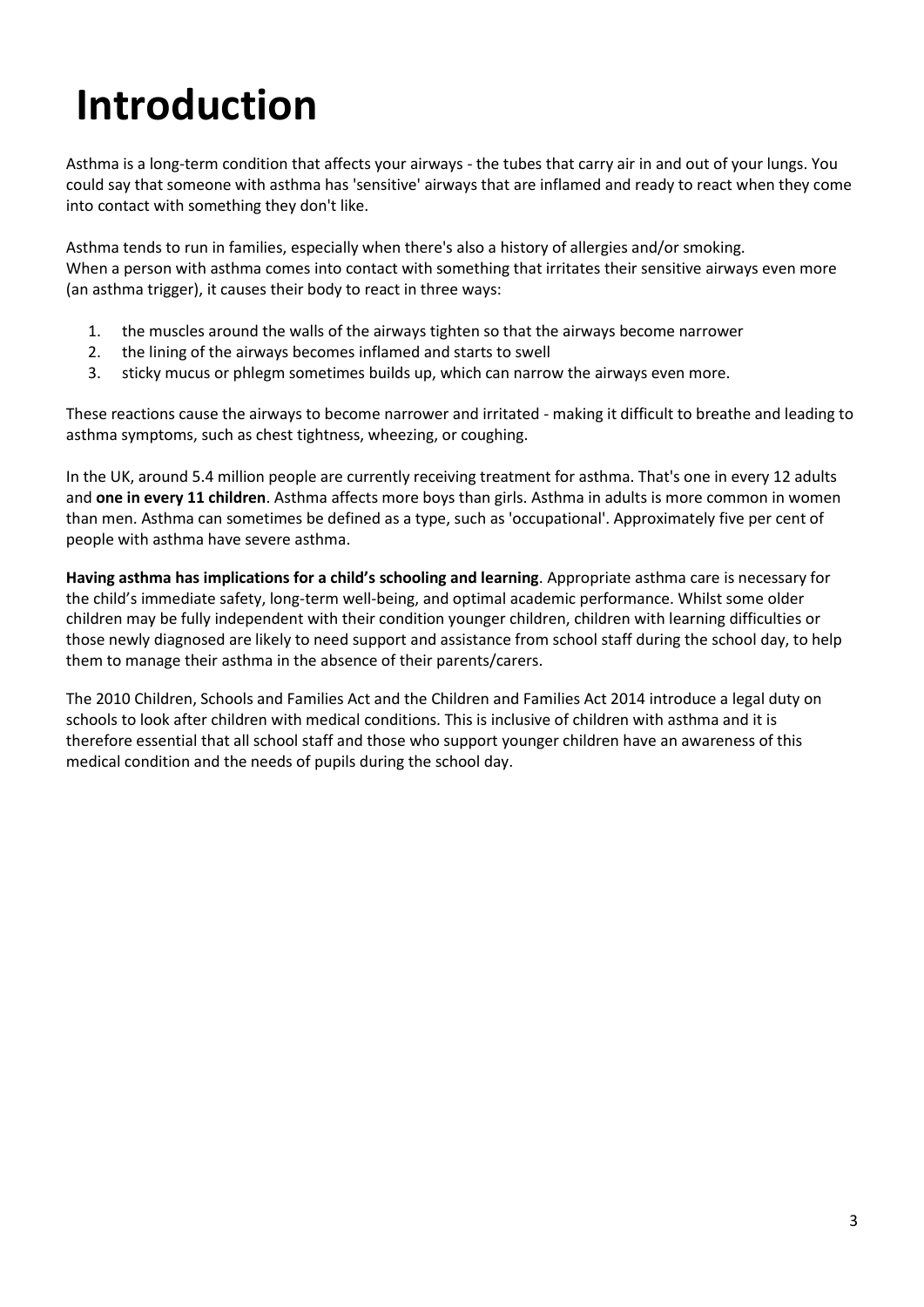#### **Purpose of this document**

 $\ddot{\phantom{a}}$ 

This policy sets out how we, as a school, support students with asthma. We work closely with students, parents/carers and health colleagues to ensure we have robust procedures in place to support asthma management.

This policy reflects the requirements of key legislation (appendix 1- Legislation) and in particular two key documents:

- 1. Supporting pupils at school with medical conditions  $(2014)^1$
- 2. Guidance on the use of emergency salbutamol inhalers in schools  $(2015)^2$

To enable schools to effectively manage children and young people with asthma in a school setting and be an Asthma Friendly School:

- The school should have an up to date asthma policy that is self-audited regularly.
- The school should have two designated asthma leads.
- The school will maintain a register of children and young people with asthma that will be shared with school, staff and the School Nursing Service.
- Every child with asthma should have personal asthma plan (where required), from their doctor or specialist healthcare professional, which is shared with school, staff and School Nursing Service.
- There will be whole school training around asthma, signs and symptoms and what to do in an emergency as part of medicines management training.
- ◼ Children and young people should have easy access to their inhalers and spacers. These may be kept by the child, in the classroom or in the main office as deemed appropriate by the child, parent/carer and school.

<sup>1</sup> Department of Health (2014) Supporting Pupils atschool with medical conditions available at [https://www.gov.uk/government/](https://www.gov.uk/government/publications/supporting) [publications/supporting-](https://www.gov.uk/government/publications/supporting)pupils-at-school-with-medical-conditions—3

<sup>2</sup> Department of health (2015) Guidance on the use of emergency salbutamol inhalersin schools [https://www.gov.uk/government/uploads/](https://www.gov.uk/government/uploads/system/uploads/attachment_data/file/416468/emergency_inhalers_in_schools.pdf) [system/uploads/attachment\\_data/file/416468/emergency\\_inhalers\\_in\\_schools.pdf](https://www.gov.uk/government/uploads/system/uploads/attachment_data/file/416468/emergency_inhalers_in_schools.pdf)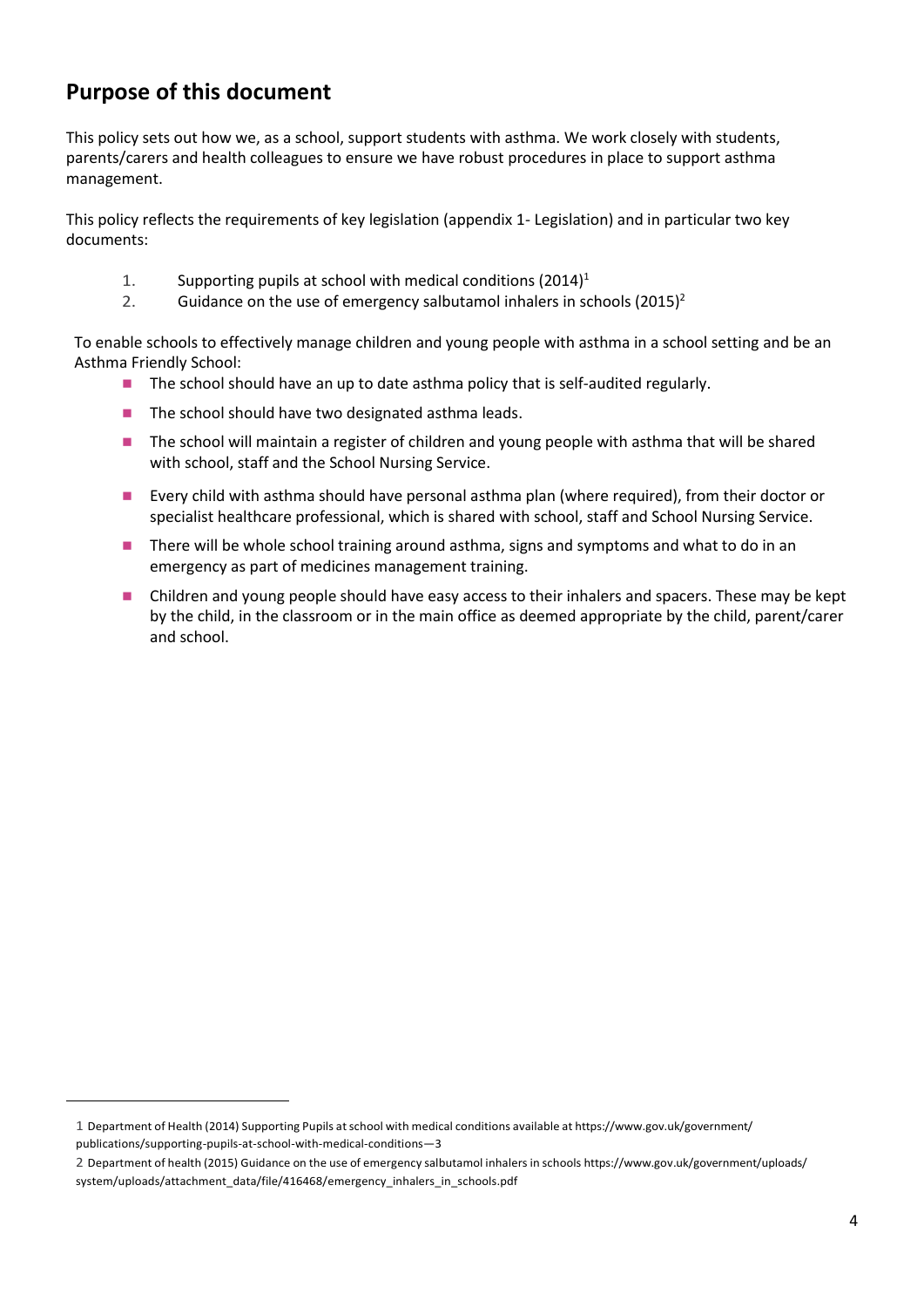# **Summary of Asthma Friendly School Policy**

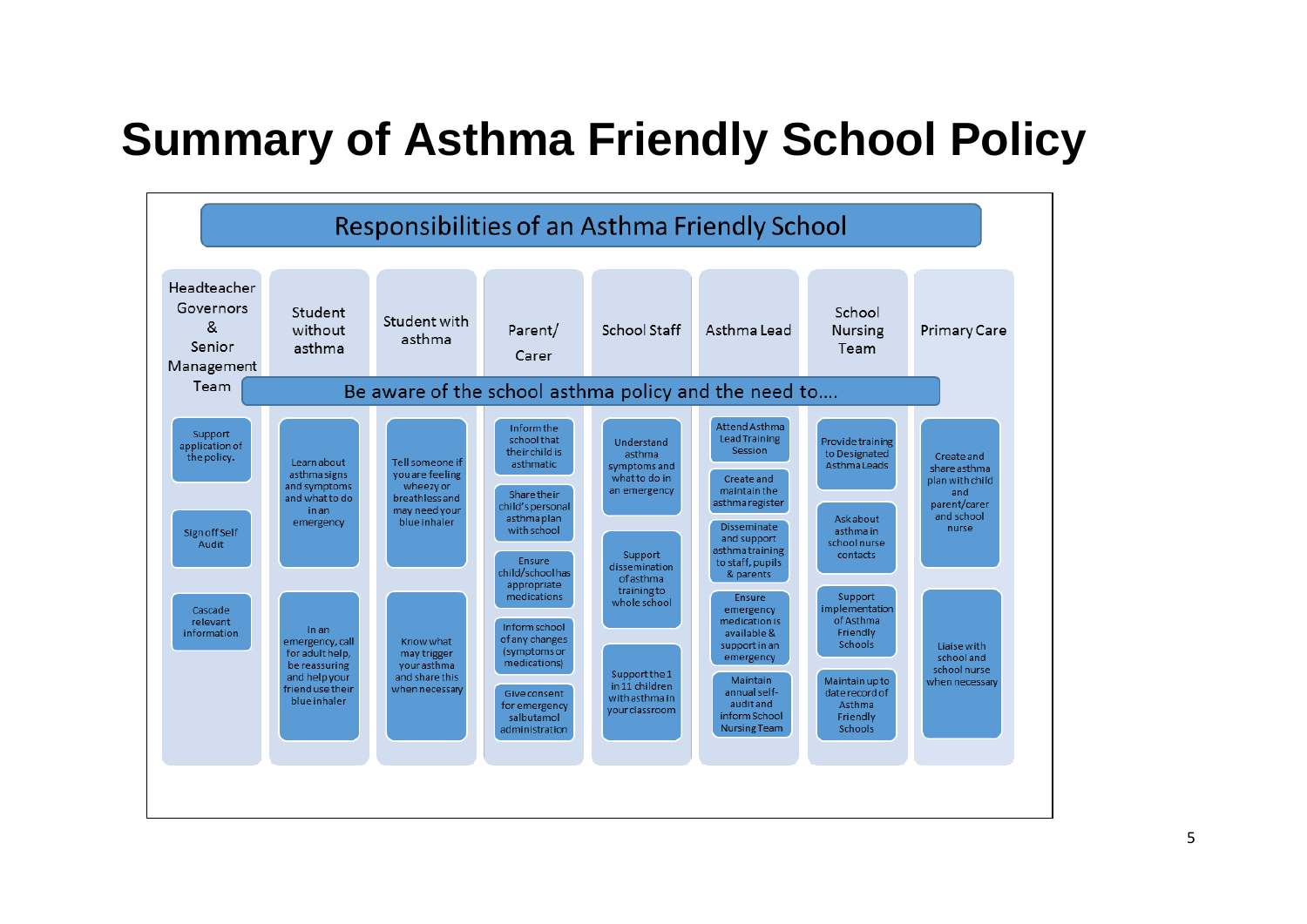### **Responsibilities:**

### **Head teachers, Governors & Senior Management Team:**

- Support school community to implement the policy.
- Signing off of the self-audit.
- Cascade relevant information to school staff and pupils.

### **Students:**

#### Without asthma

Learn about asthma, the signs and symptoms and what to do in an emergency.

#### With asthma

- Tell someone if you are feeling wheezy or breathless and may need your inhaler.
- Know what things can makes your asthma worse and tell a member of staff, so they can help you avoid it.
- Attend school asthma support sessions.

### **Parents/Carers:**

- Inform the school if their child has asthma.
- ◼ Ensure their child has an up to date personal asthma plan (where required) from their doctor or specialist healthcare professional which is shared with the school.
- Inform the school of any changes to their child's condition.
- ◼ Ensure their child has regular reviews with their doctor or specialist healthcare professional.
- Parents need to confirm in writing, where consent is not given to the school, to administer salbutamol in the case of an emergency (see Appendix 7).

#### Medicines

- Inform the school about the medicines their child requires during school hours.
- Provide the school with one inhaler and spacer, labelled with their full name and date of birth, in the original packaging detailing the prescription.
- Even when students carry their own inhalers and spacer it is essential parents/carers provide the school with a spare.
- It is the parent's responsibility to ensure new and in date medicines come into school on the first day of the new academic year. Ensure that their child's medicines are within their expiry dates and dispose of out of date medicines.
- Inform the school of any medicines the child requires while taking part in visits, outings, field trips and other outof-school activities such as school sports events.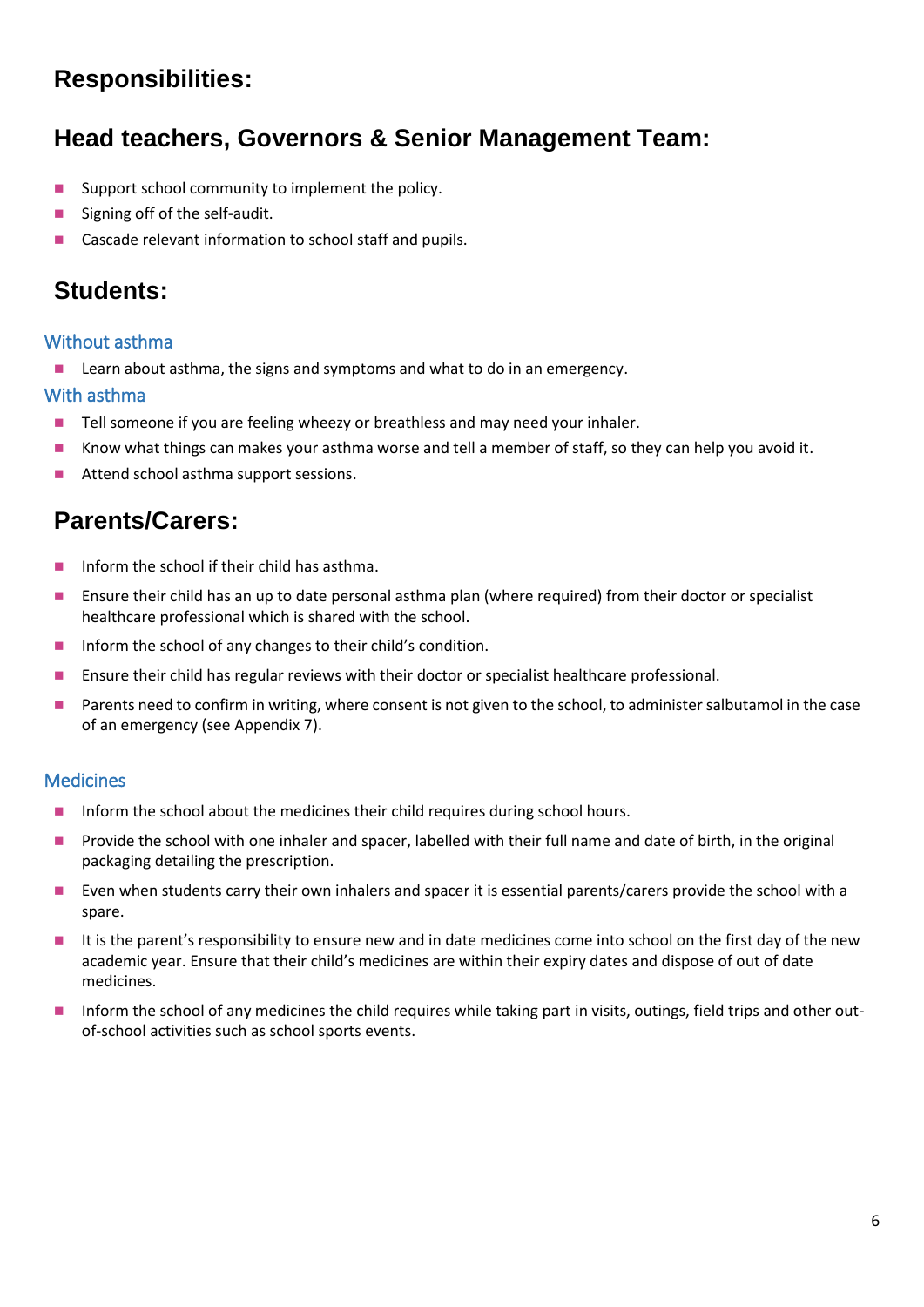### **School Staff:**

#### Knowledge

- Read and understand the school's asthma policy and attend school asthma training yearly (as part of the medicines management training, as directed by the head teacher).
- Be aware of the potential triggers, signs and symptoms of asthma and know what to do in an emergency.
- Know which students have asthma.
- Be aware that asthma can affect a student's learning and provide extra help when needed.
- Be aware of children with asthma who may need extra support.

#### Supporting asthma management in your school

- Allow all students to have immediate access to their emergency medicines. All students are encouraged to carry and administer their own inhaler when their parents/carers and health care provider determine they are able to start taking responsibility for their condition. Students, who do not carry and administer their own inhaler, should know where their inhalers are stored.
- ◼ Ensure students have the appropriate medicines with them during activity or exercise and are allowed to take it when needed.
- ◼ Ensure students who carry their inhalers and spacers with them, have them when they go on a school trip or out of the classroom.
- ◼ All staff attending off site visits should be aware of any students on the visit with asthma. They should be trained about what to do in an emergency.
- Ensure students with asthma are not excluded from activities they wish to take part in.
- Understand asthma and the impact it can have on students. If school identify a pattern or are concerned about an individual student they will inform parent/carer and advise medical advice should be sought.
- Get involved in the whole school training around asthma and use opportunities such as Personal Social Health Education (PSHE) to raise pupil awareness about asthma (see link for materials) www.asthma.org.uk

#### Communication and record keeping

- Maintain effective communication between parents/carers and the school including:
	- Informing parents/carers if their child has been unwell at school or if there is a pattern of asthma symptom.
	- Communicate any parental/staff concerns and updates to the designated Asthma Leads.
	- Liaise with parents/carers, the student's healthcare professionals, and special educational needs coordinator and welfare officers if a child is falling behind with their work because of their condition.
- ◼ If an inhaler has been used
	- Staff must record the usage in the record of emergency inhaler administered form. (see Appendix 2 Record of emergency inhaler administered to pupils).
	- Staff must inform the designated asthma lead if a school emergency inhaler has been used.
	- Parents should be notified when the emergency inhalers has been used (see Appendix 3).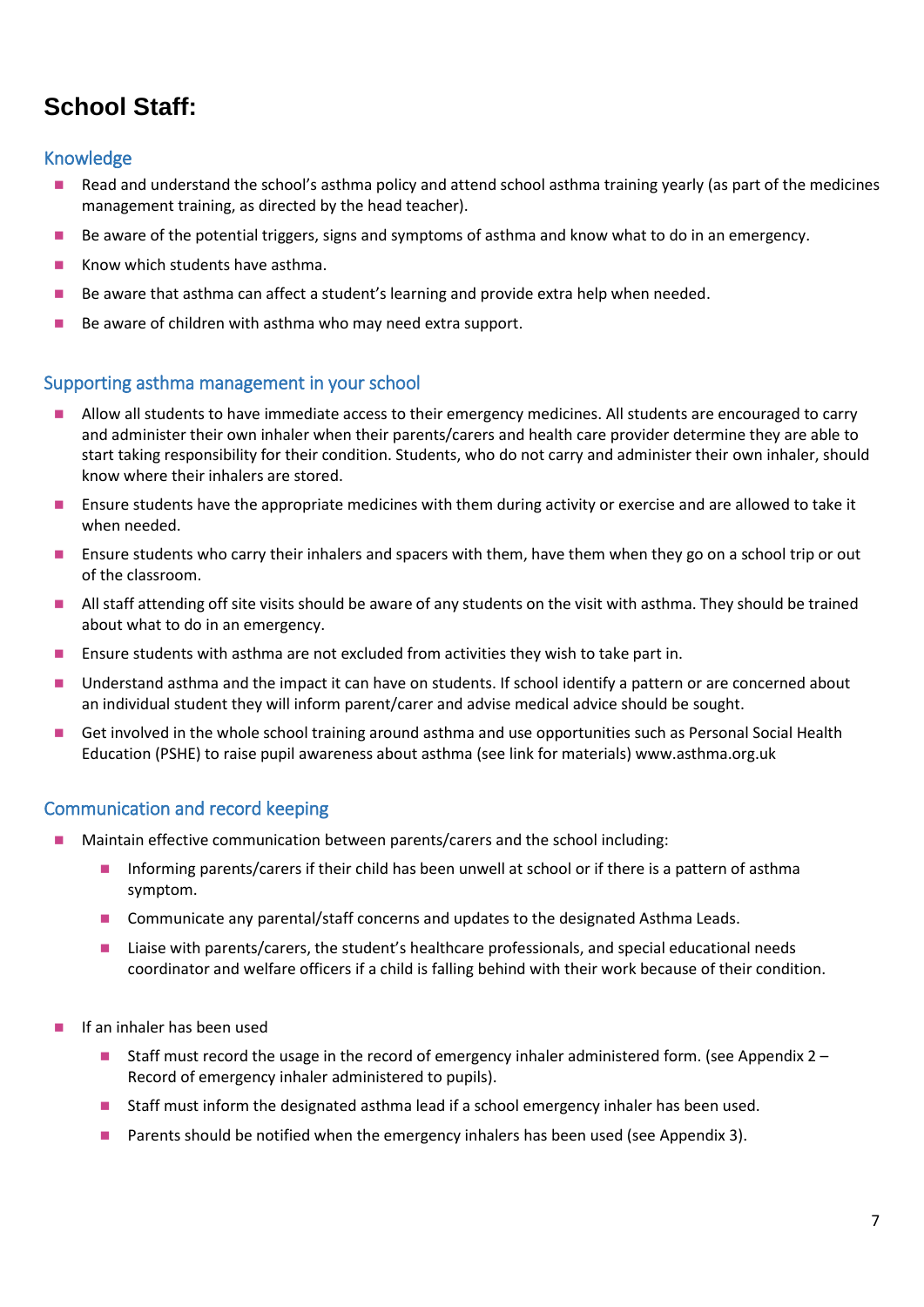### **Designated Asthma Leads:**

The Designated Asthma Lead will:

- ◼ Attend the Asthma Lead training provided by the School Nursing Service, updating knowledge and skills at least every 3 years.
- Ensure there is an up to date school asthma register (see Appendix 6).
	- All children on the register have opt out consent status recorded for use of emergency salbutamol inhaler, their own inhaler and spacer and personal asthma plan shared with the school (see Appendix 7).
	- Share the asthma register with staff and the School Nursing Service.
- Parents/carers should be notified by the designated asthma lead if a student is using their inhaler an additional 3 times per week, over what is stated on their care plan. (See Appendix 4 Specimen letter (increased inhaler use)).
- If a student refuses to use their inhaler or spacer the parent should be informed. (See Appendix 5 Specimen letter (refusal to use inhaler/spacer))
- Arrange school-based asthma support sessions, these can be through assemblies, parent updates, form time or PSHE time.
- Carry out an Asthma Friendly School Audit annually with Senior Team and publish the policy on the school website (See Appendix 8 - audit checklist).
- Be confident to support in an emergency situation.

#### **Medicines**

#### **Asthma Leads will ensure that:**

- ◼ Schools have an adequate supply of Emergency kits and know how to obtain these from their local pharmacy (for further information please see resources page).
	- Emergency kits are checked regularly and contents replenished immediately after use (See Appendix 9).
	- The blue plastic inhaler 'housing' is cleaned and dried and returned to the relevant Emergency kit after use.
- Individual spacers are washed regularly according to instructions; washed in warm soapy water and left to dry for approximately 15 minutes.
- Expiry dates of all medicines are checked monthly and impending expiry date are communicated to parent/carer.

### **School Nursing Team:**

- ◼ Provide a rolling programme of Asthma Leads training. Staff to attend every 3 years.
- ◼ Deliver medicines management training to schools.
- Ask about asthma in appropriate school nurse contacts.
- Liaise with the child, parent/carer, school and other healthcare professionals to support effective asthma management where required.
- Support schools with the implementation of Bedfordshire Asthma Friendly Schools.
- Keep up to date records of training offered and attended.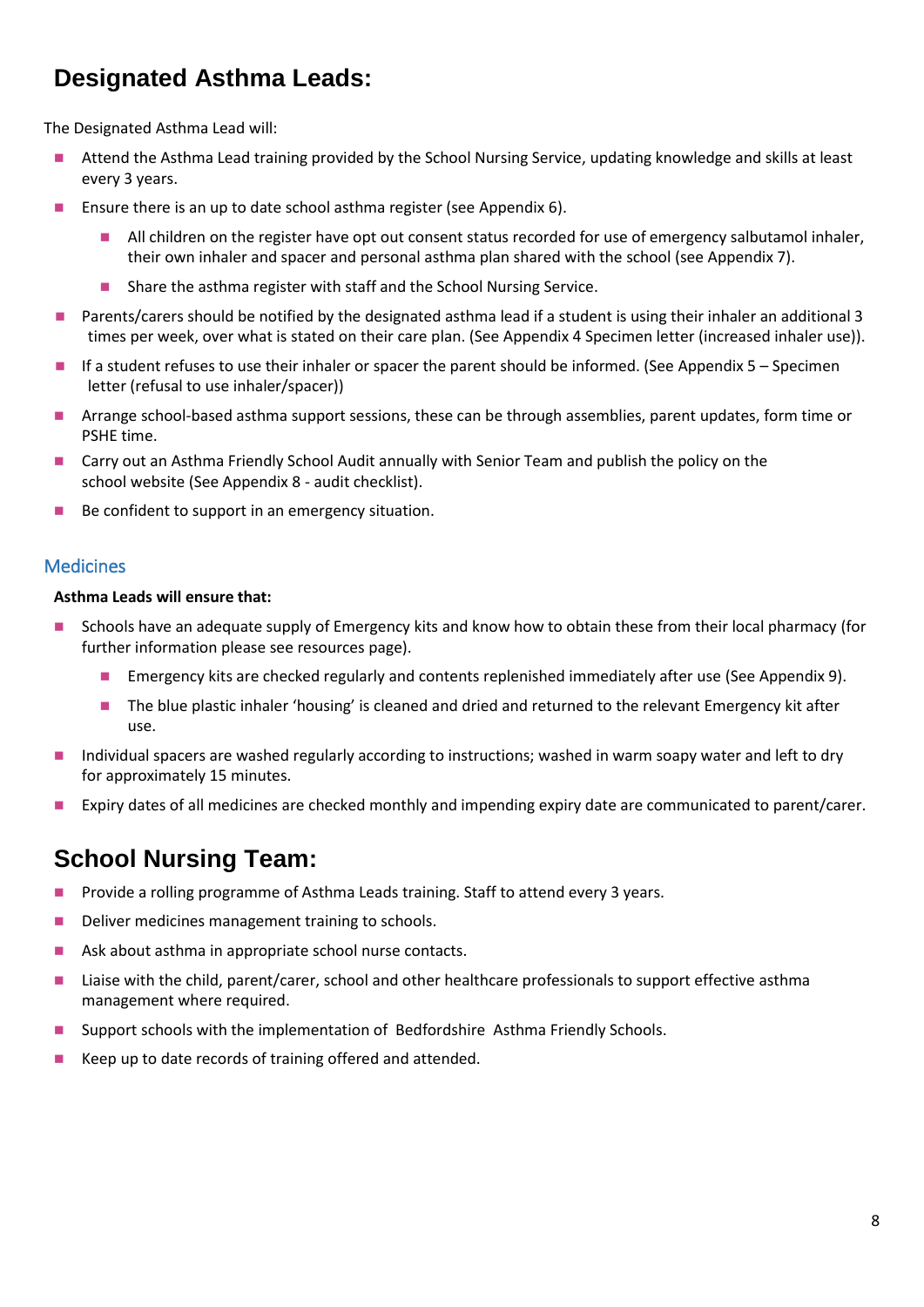### **Additional Information:**

### **PE and activities**

- Children and young people with asthma will have equal access to extended school activities school productions, after school clubs and residential visits.
- PE teachers will be sensitive to students who are struggling with PE and be aware that this may be due to uncontrolled asthma. Parents/carers should be made aware so medical help may be sought.
- Staff will have training and be aware of the potential social problems that students with asthma may experience.
- Staff use opportunities such as personal, social and health education (PSHE) lessons to raise awareness of asthma amongst students and to help create a positive social environment and eliminate stigma. School staff understand that pupil's with asthma should not be forced to take part in activity if they feel unwell.
- Staff are trained to recognise potential triggers for pupil's asthma when exercising and in other settings and are aware of ways to minimise exposure to these triggers.
- Physical Education (PE) teachers should make sure students have their inhalers with them during PE and take them when needed, before during or after PE.
- Risk assessments will be carried out for any out of school visit and asthma is always part of this process. Factors considered include how routine and emergency medicines will be stored and administered and where help could be obtained in an emergency. We recognize there may be additional medicines, equipment or factors to consider when planning residential visits. These may be in addition to any medicines, facilities and healthcare plans that are normally available in school.
- In an emergency situation school staff will be required under common law duty of care, to act like any reasonable parent. This may include administering medicines. We have posters on display in school that reiterates the steps to take during an emergency.

### **School environment**

- The school environment, as far is possible, is kept free of the most common allergens that may trigger an asthma attack.
- Smoking is explicitly prohibited on the school site.
- We are aware that chemicals in science, cookery and art have the potential to trigger an asthma response and will be vigilant to any student who may be at risk from these activities. We will not exclude students who are known to have specific chemical triggers but will endeavour to seek an alternative.
- Cleaning and grass cutting should, where possible, be carried out at the end of the school day. When not possible, staff will reduce exposure where possible by shutting windows and/or offering alternative places for break or lunchtimes to students where this is a trigger.
- Staff will be made aware of high air pollution, high pollen days and reduce exposure or modify student activities/medications accordingly.

### **Students who miss time off school due to their asthma**

- As a school we monitor student absence. If a student is missing a lot of time off school due to their asthma or we identify they are constantly tired in school, staff will make contact with the parent to work out how we can support them.
- The school will liaise with the School Nurse and/or other health professional to ensure the student's asthma control is optimal.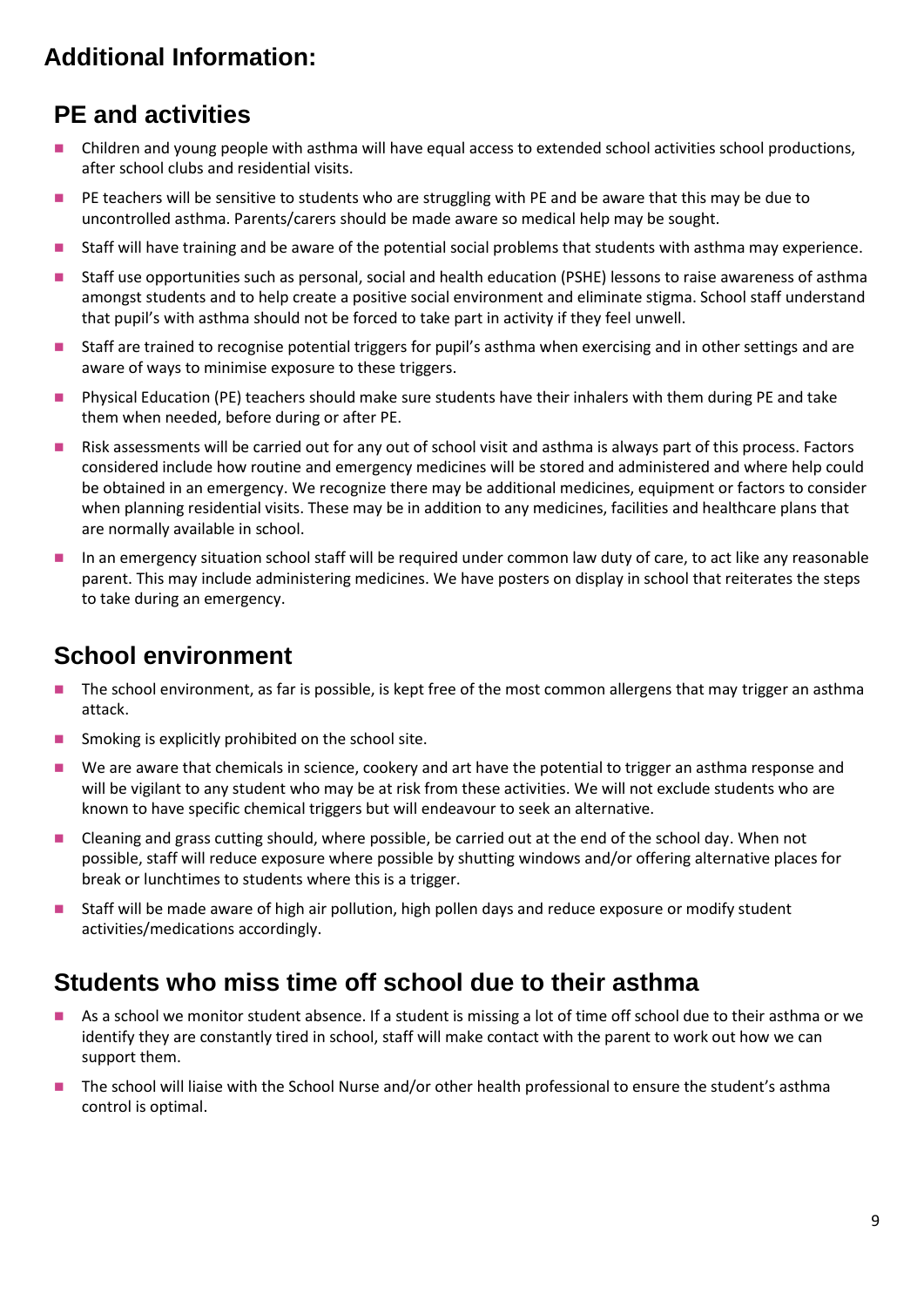### **Asthma Attacks**

- Staff are trained to recognise an asthma attack and know how to respond. The procedure to be followed is clearly displayed on posters. Please also see appendix 10 for sample poster.
- If a child has an asthma attack in school a member of staff will remain with them throughout, and administer their inhaler in accordance with the emergency procedure. (**No student will ever be sent to get their inhaler** in this situation, the inhaler will be brought to the student).
- Emergency services and parents/carers will be informed.
- A member of staff will accompany the student to hospital until their parent/care giver arrives.

### **Safe Storage and Disposal**

- All inhalers are supplied and stored, wherever possible, in their original containers. All medicines need to be labelled with the student's name and date of birth, the name of the medicine, expiry date and the prescriber's instructions for administration, including dose and frequency.
- Medicines are stored in accordance with instructions paying particular note to temperature.
- All inhalers and spacers are sent home with students at the end of the school year. Medicines are not stored in school over the summer holidays.

#### Emergency medicine

- ◼ Emergency medicines are readily available to students who require them at all times during the school day whether they are on or off site.
- Students who are self-managing are reminded to carry their inhalers and spacers with them at all times. **Disposal**
- Parents/carers are responsible for collecting out of date medicines from school.
- A named member of staff is responsible for checking the dates of medicines and arranging for the disposal of those that have expired. This check is done at least 3 times a year.
- Manufacturers' guidelines usually recommend that spent inhalers are returned to the pharmacy to be recycled. Schools should be aware that to do this legally, they should register as a lower-tier waste carrier, as a spent inhaler counts as waste for disposal. Registration only takes a few minutes online, and is free, and does not usually need to be renewed in future years [\(https://www.gov.uk/waste-](https://www.gov.uk/waste-carrier-or-broker-registration)carrier-or-broker- registration).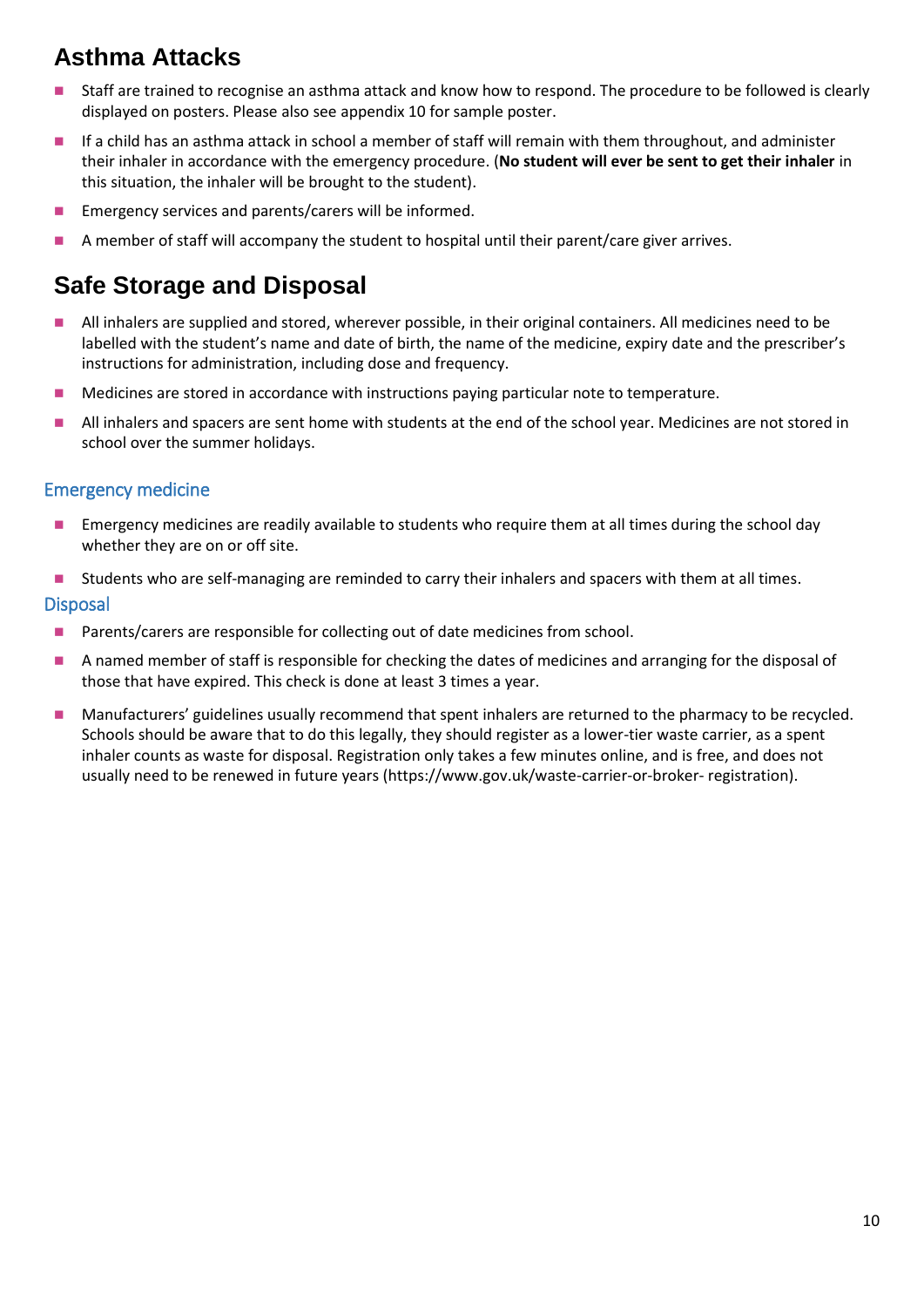### **Appendix 1 – Legislation**

#### **The Children and Families Act 2014**

Section 100 of the Children and Families Act 2014 introduced a legal duty on schools to look after children with medical conditions. This is inclusive of children with diabetes. Schools must make arrangements to support pupils at school with medical conditions and have regard to the statutory guidance: Supporting pupils at school with medical conditions.

#### **The Education Act 2002**

Sections 21 and 175 detail how governing bodies of maintained schools must promote the wellbeing of pupils and take a view to the safeguarding of children at the school.

#### **Section 3 of the Children Act 1989**

This places a duty on a person with the care of a child to do all that is reasonable in the circumstances for the purposes of safeguarding and promoting the child's wellbeing. With relation to a child with asthma, this will mean knowing what to do in the event of an emergency.

#### **Legal duties on local authorities**

Local authorities have legal responsibilities to help make sure schools can meet the duties relating to children with asthma. These duties both refer to all children in the local authority and they do not depend on the kind of school the child attends.

#### **Section 10 of the Children Act 2004**

This is a particularly important piece of legislation if schools are struggling to get the support and training they need to allow them to look after a child with asthma properly.

**Section 10** essentially means the local authority must make arrangements to promote cooperation between the authority and relevant partners. Relevant partners include the governing body of a maintained school, the proprietor of an academy, clinical commissioning groups and the NHS Commissioning Board.

They must make arrangements with a view to improving the wellbeing of children, including their physical and mental health, protection from harm and neglect, and education.

#### **Section of 17 of the Children's Act**

This gives local authorities a general duty to safeguard and promote the welfare of children in need in their area. If a school is looking after a child with asthma so poorly that the child is put in danger, the local authority must step in.

#### **Legal duties on the NHS Section 3 of the NHS Act 2006**

This gives Clinical Commissioning Groups (CCGs) a duty to arrange for the provision of health services to the extent the CCG considers it necessary to meet the reasonable needs of the persons for whom it's responsible. What this means is that CCGs should provide the healthcare the people in its area need, if these needs are reasonable.

This section also provides for CCGs to arrange such services as it considers appropriate to secure improvements in physical and mental health of, and in the prevention, diagnosis and treatment of illness, in the persons for whom it's responsible. In relation to children with asthma, this means that a CCG should, within reason, make sure support and health care is in place to improve their health or at least keep them healthy. Poor management of asthma at school will obviously affect the health of a child. If a school is unable to get the support it needs to help manage a child's asthma successfully then both the local authority and the local CCG have a responsibility to the child's health and welfare.

#### **Equality Act (2010)**

The equality act says that types of discrimination are illegal, defining discrimination as when a person with a disability is treated less favourably, because of his or her disability, than a person who does not have a disability. The Equality Act 2010 defines a disability as a 'physical or mental impairment' that has 'a substantial and long- term adverse effect' on an individual's ability to carry out 'normal day-to-day activities'. A substantial adverse effect is a negative effect that is more than trivial, and the effect is long-term if it has lasted or is expected to last for more than twelve months. Whilst only a court or tribunal can decide whether a person with diabetes is covered by the definition, in many cases diabetes is covered by the definition in the Act.

Education and early years providers have a duty to make reasonable adjustment for people with disabilities and failure to make reasonable adjustments is a form of discrimination. The Act covers all schools and providers of early years settings that are covered by the early years framework in England, including maintained (non-fee paying) and fee-paying schools.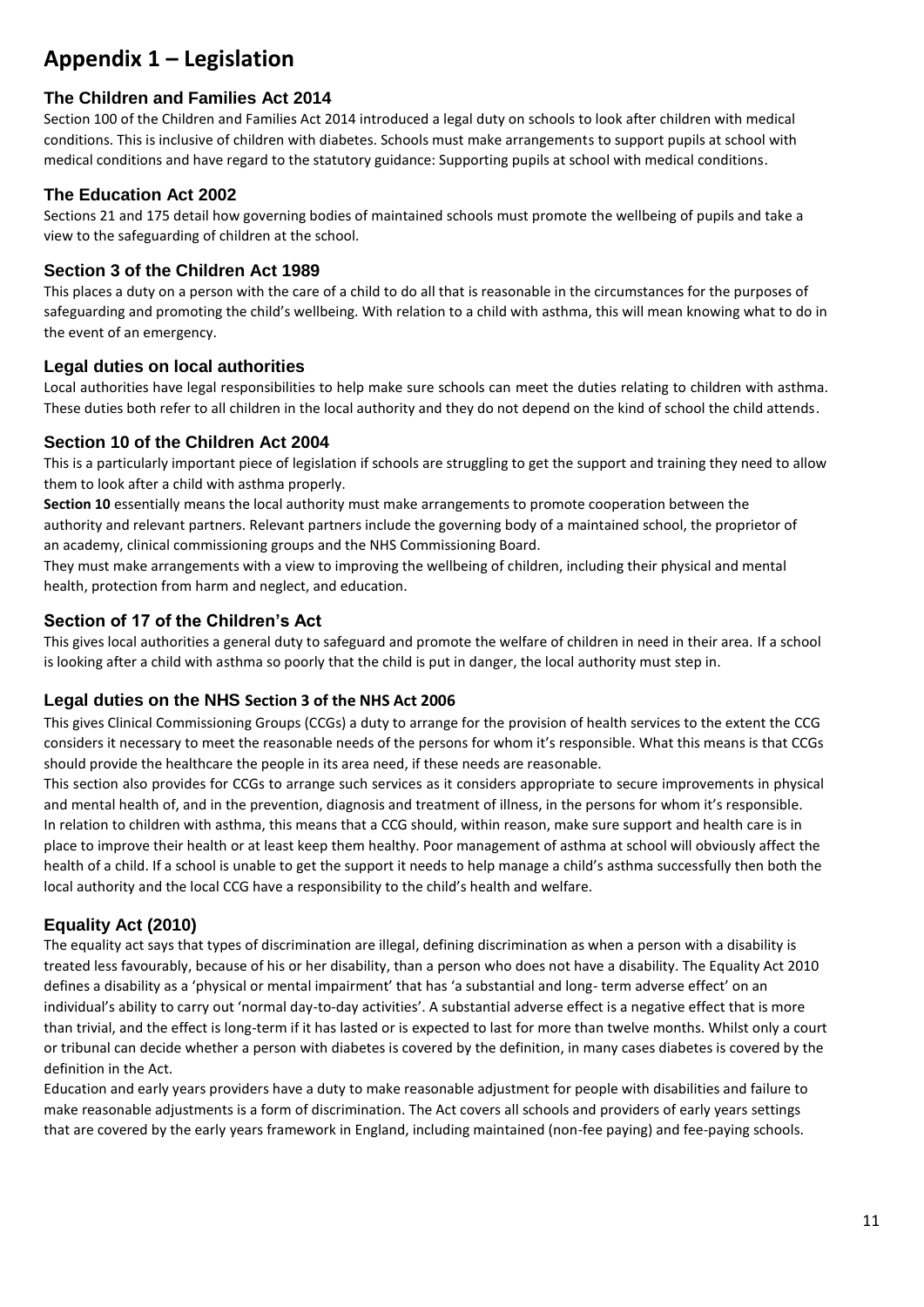### **Appendix 2 - Record of emergency inhaler administered to pupils.**

Name of school/setting

| Date | Child's name | Time | Name of<br>medicine | Dose given | <b>Spacer cleaned</b> | Signature of<br>staff | <b>Print name</b> |
|------|--------------|------|---------------------|------------|-----------------------|-----------------------|-------------------|
|      |              |      |                     |            |                       |                       |                   |
|      |              |      |                     |            |                       |                       |                   |
|      |              |      |                     |            |                       |                       |                   |
|      |              |      |                     |            |                       |                       |                   |
|      |              |      |                     |            |                       |                       |                   |
|      |              |      |                     |            |                       |                       |                   |
|      |              |      |                     |            |                       |                       |                   |
|      |              |      |                     |            |                       |                       |                   |
|      |              |      |                     |            |                       |                       |                   |
|      |              |      |                     |            |                       |                       |                   |
|      |              |      |                     |            |                       |                       |                   |
|      |              |      |                     |            |                       |                       |                   |
|      |              |      |                     |            |                       |                       |                   |
|      |              |      |                     |            |                       |                       |                   |
|      |              |      |                     |            |                       |                       |                   |
|      |              |      |                     |            |                       |                       |                   |

Parents should be notified if a student is using their inhaler more frequently than 3 times per week more than stated on their care plan. For example, some students will use their inhaler routinely before PE.

**Please be aware of those students who carry their own inhaler and self-medicate.**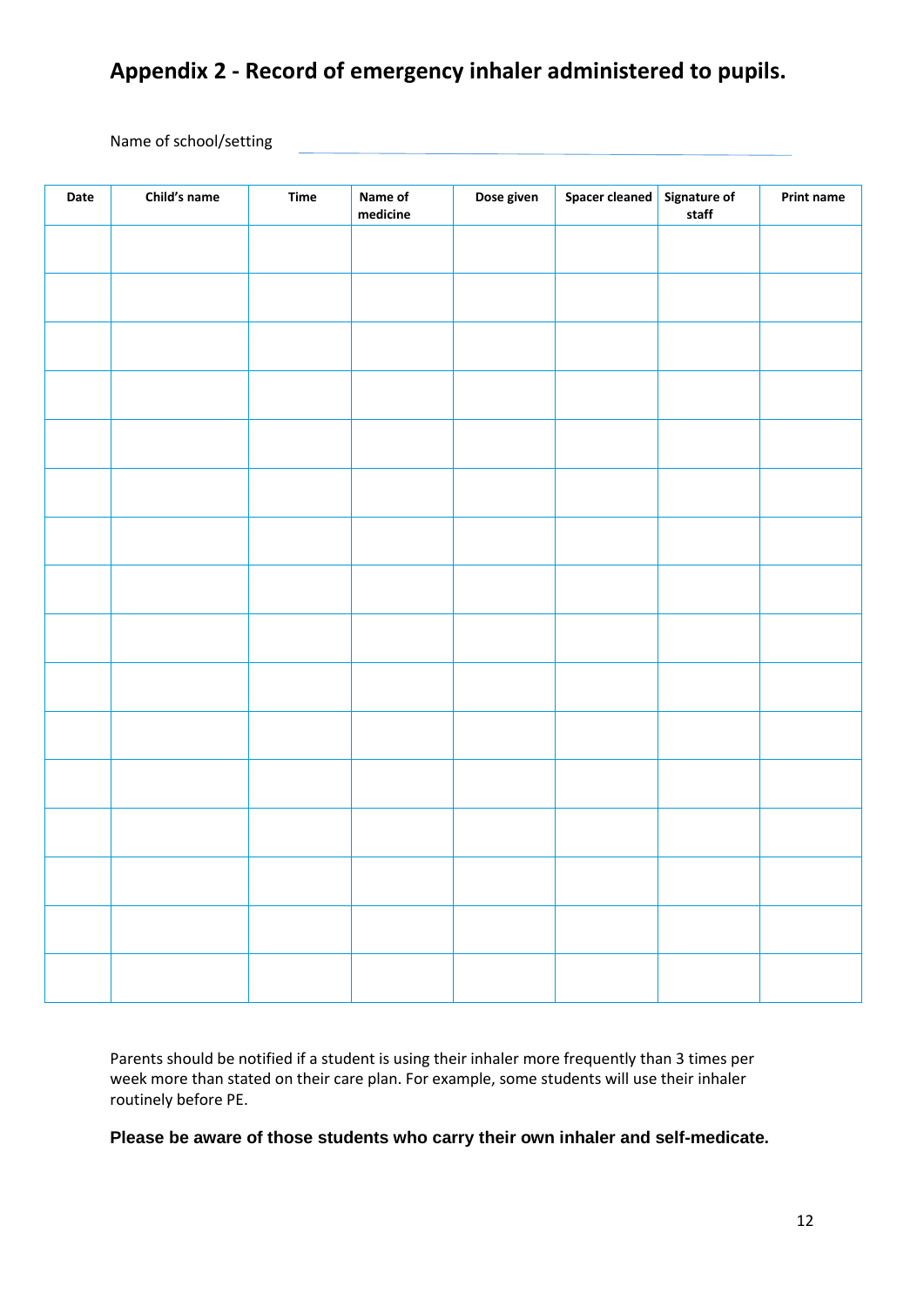#### **Appendix 3 - Specimen letter (emergency inhaler used)**

To inform parents of emergency salbutamol inhaler use

SCHOOL NAME HERE

Dear ...................................................

This letter is to formally notify you that………………………………….has had problems with their breathing today.

This happened when…………………………………………………………………………………………….

They did not have their own asthma inhaler with them, so a member of staff helped them to use the emergency asthma inhaler containing salbutamol. They were given ………………… puffs.

Although they soon felt better, we would strongly advise that your child is seen by their own doctor as soon as possible.

Please can you ensure your child brings in a working in-date inhaler and spacer for use in school both should be clearly labelled with your child's name and date of birth.

Yours sincerely,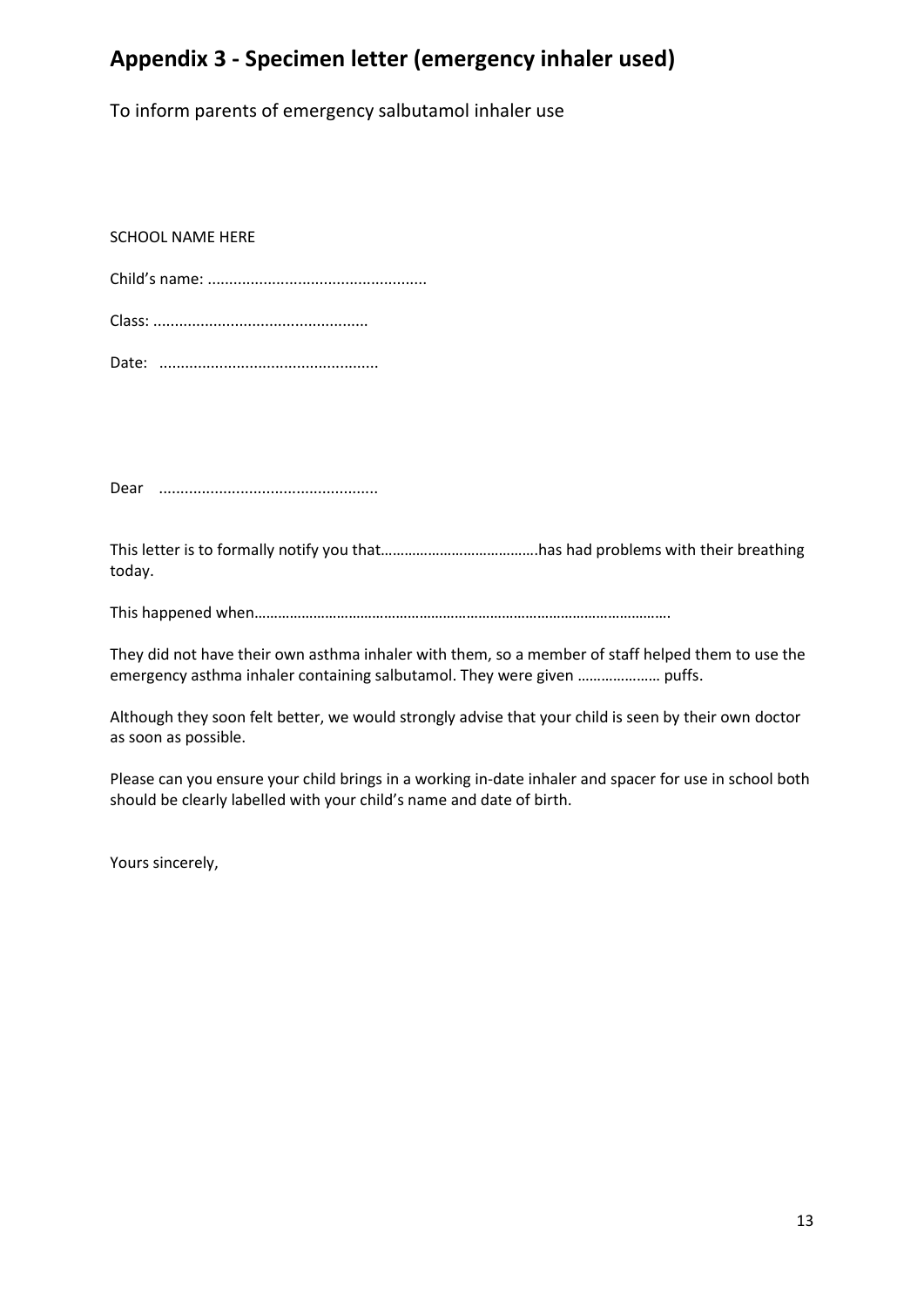### **Appendix 4 - Specimen letter (increased inhaler use)**

To inform parents/carers of pupil increased inhaler use (3X more than stated on personal asthma plan)

School name here

Date

Dear .........................................

<insert child's name> has required their reliever inhaler on the following occasions this week.

| Mon (date) - state am or pm or both   |  |
|---------------------------------------|--|
| Tues (date) - state am or pm or both  |  |
| Wed (date) - state am or pm or both   |  |
| Thurs (date) - state am or pm or both |  |
| Fri(date) – state am or pm or both    |  |

We have been advised to inform you of this in line with our asthma policy as you may wish to take your child to see their GP or practice nurse for a review.

Yours sincerely,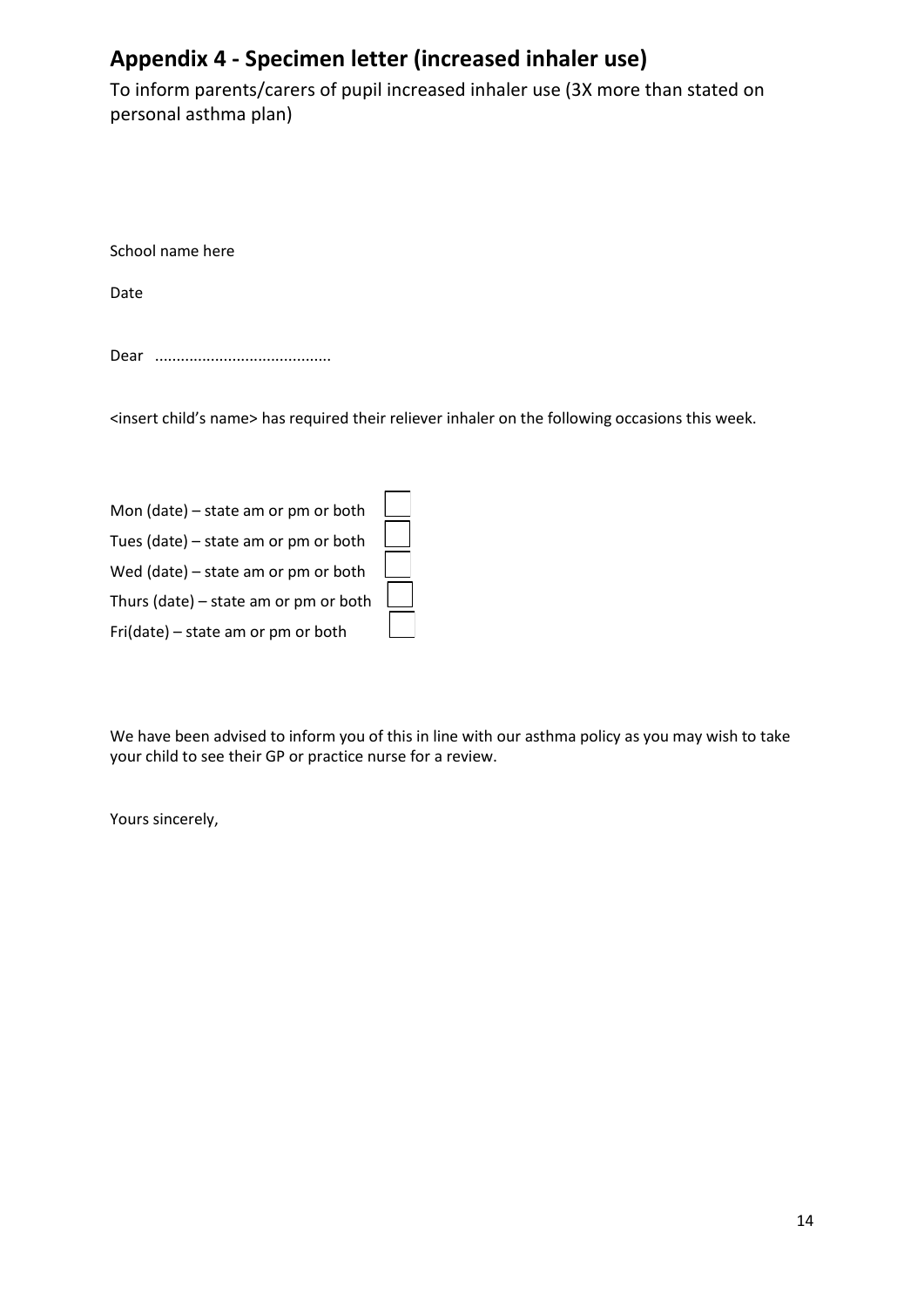### **Appendix 5 - Specimen letter (refusal to use inhaler/spacer)**

*( A telephone call maybe more appropriate)*

To inform parent of student refusal to use inhaler or spacer

School name here

Date

Dear .........................................

We have been advised to inform you that .......................................... has declined to use their inhaler today.

We have been advised to inform you of this in line with our asthma policy as you may wish to discuss this with your child.

Yours sincerely,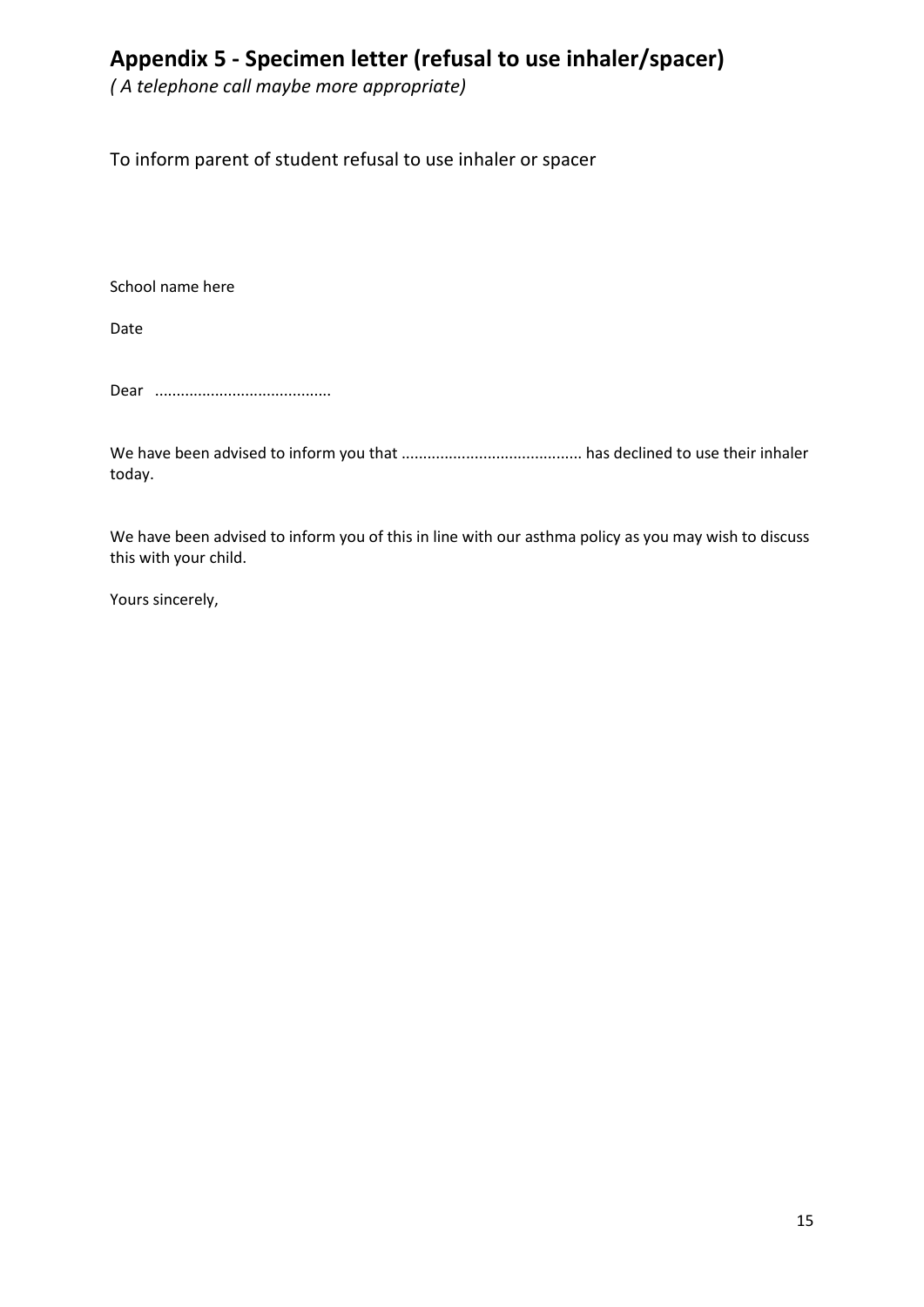### **Appendix 6 - School Asthma Register**

School Name -

| <b>Name</b> | <b>Class</b> | Date of birth | Parent/carer opted out of<br>emergency inhaler use | <b>Relevant Information</b> |
|-------------|--------------|---------------|----------------------------------------------------|-----------------------------|
|             |              |               |                                                    |                             |
|             |              |               |                                                    |                             |
|             |              |               |                                                    |                             |
|             |              |               |                                                    |                             |
|             |              |               |                                                    |                             |
|             |              |               |                                                    |                             |
|             |              |               |                                                    |                             |
|             |              |               |                                                    |                             |
|             |              |               |                                                    |                             |
|             |              |               |                                                    |                             |
|             |              |               |                                                    |                             |
|             |              |               |                                                    |                             |
|             |              |               |                                                    |                             |
|             |              |               |                                                    |                             |
|             |              |               |                                                    |                             |
|             |              |               |                                                    |                             |
|             |              |               |                                                    |                             |
|             |              |               |                                                    |                             |
|             |              |               |                                                    |                             |
|             |              |               |                                                    |                             |
|             |              |               |                                                    |                             |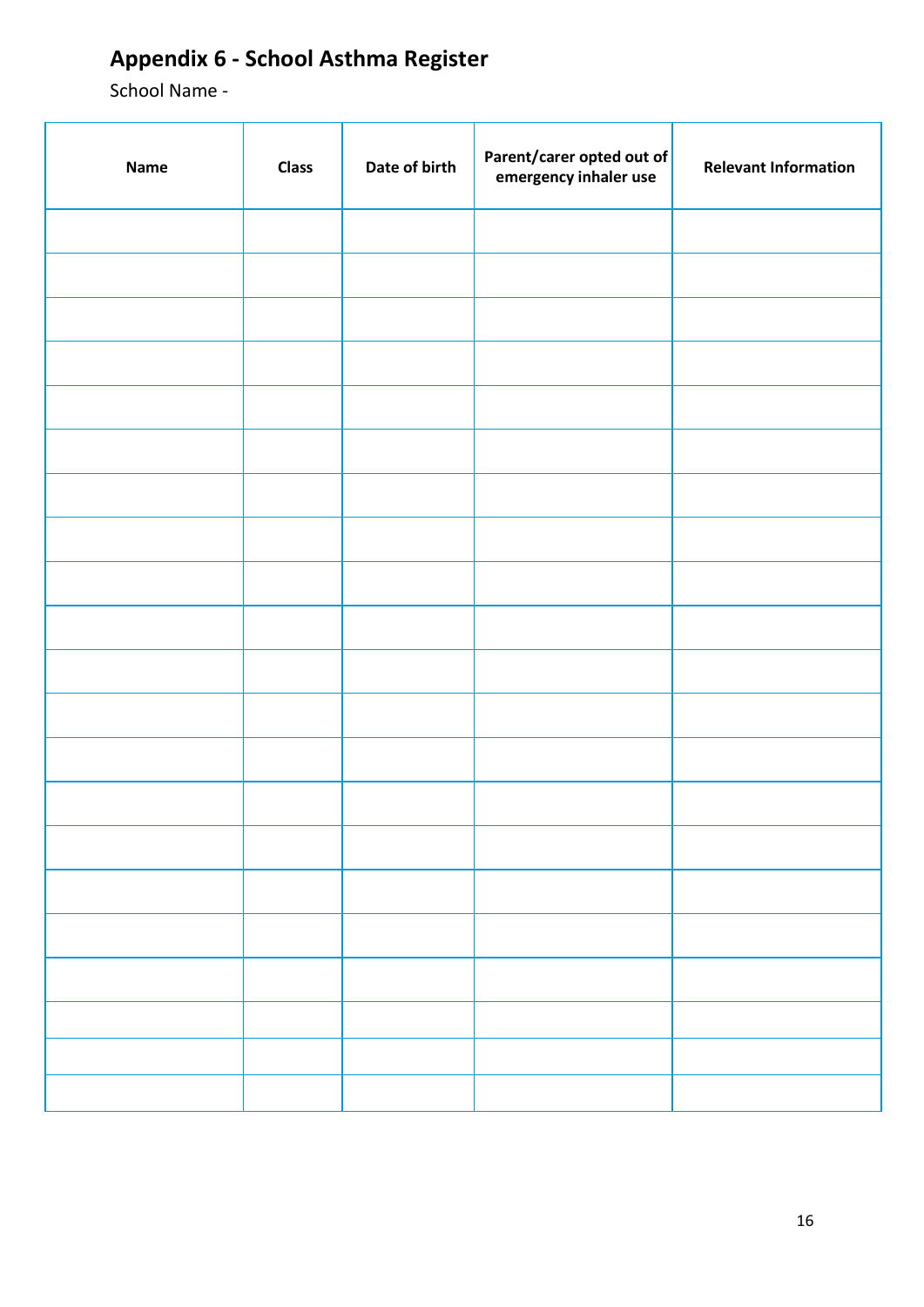#### **Appendix 7 – Parent Asthma Letter**

Dear Parent/Guardian

We are currently reviewing our asthma policy and would kindly ask you to up-date the information regarding your child so we can ensure our school records are accurate.

As part of our work to review our asthma policy we will have an Emergency inhaler on site. This is a precautionary measure. You still need to provide your child with their own inhaler and spacer as prescribed. If you **do not** wish for us to use the schools inhaler in an emergency, please fill in the details below and return to school as soon as possible.

Please note that everyone with asthma should use a spacer with their inhaler in order to deliver maximum benefit to the lungs. If your child does not have a spacer or has not had an asthma review in the past 12 months, please book an appointment with your GP as soon as possible.

Please complete the information below and return to school

Many Thanks

Yours Sincerely

| 1.            | I can confirm that my child has been diagnosed with asthma                                                                                       |  |  |
|---------------|--------------------------------------------------------------------------------------------------------------------------------------------------|--|--|
| 2.            | I can confirm my child has been prescribed an inhaler                                                                                            |  |  |
| 3.            | My child has a working, in-date inhaler, and Spacer<br>clearly labelled with their name, which they will bring<br>with them to school every day. |  |  |
| 4.            | I will have provided the school with a spare inhaler and<br>spacer                                                                               |  |  |
| 5.            | Please tick if you <b>DO NOT</b> wish the school to use the<br>schools inhaler in an emergency                                                   |  |  |
| Signed:       |                                                                                                                                                  |  |  |
| Date:         |                                                                                                                                                  |  |  |
| Print name:   |                                                                                                                                                  |  |  |
| Child's name: |                                                                                                                                                  |  |  |
| Class:        |                                                                                                                                                  |  |  |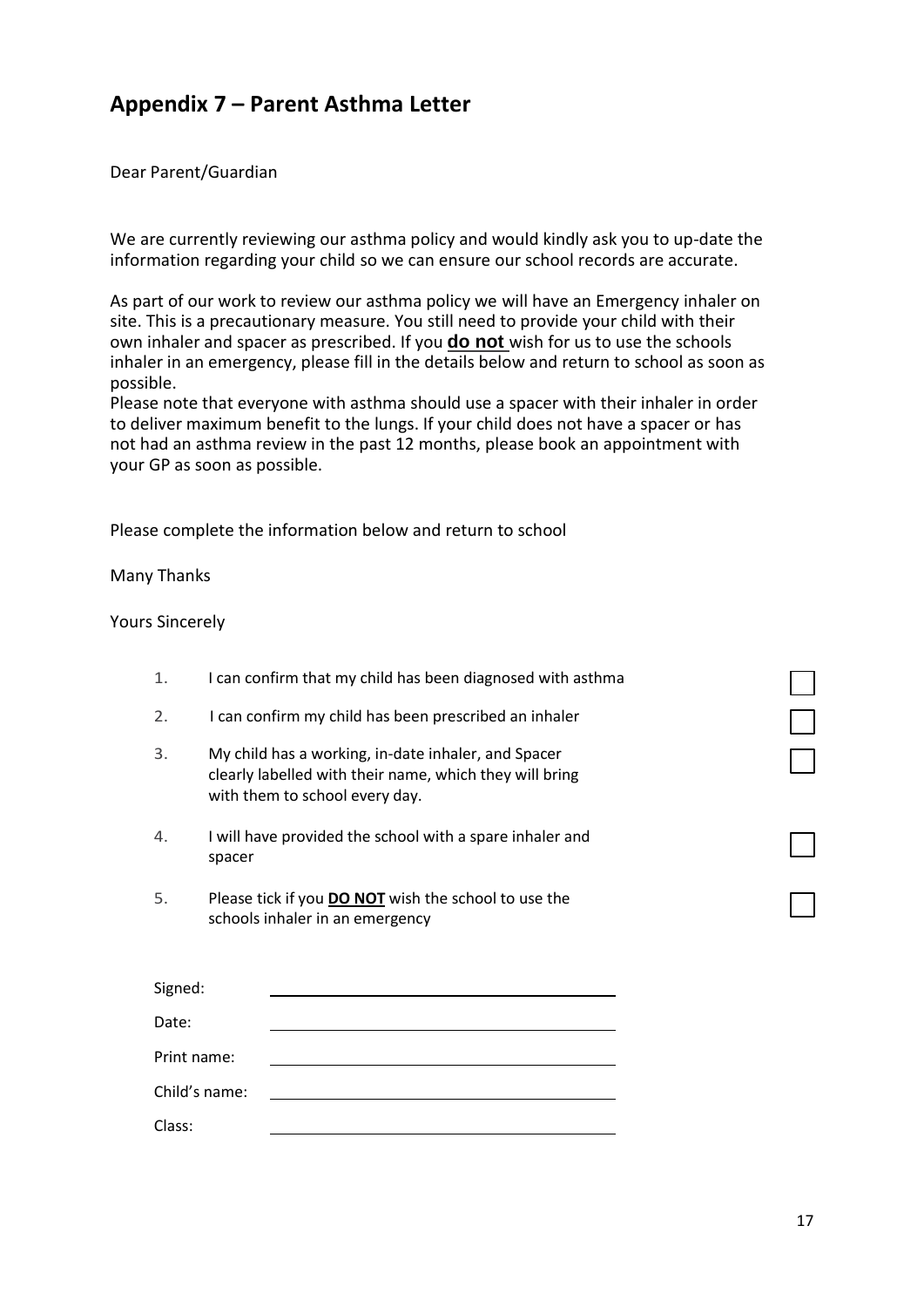### **Appendix 8 – Self Audit Checklist**

Name of School: Asthma Leads: Date of Audit: Date of Follow up:

| <b>Bedfordshire Asthma Friendly School Checklist</b>                                                                       |                                                                                                                                                                                                                                                                                                                                                                                                                                                                                          |        |                        |  |
|----------------------------------------------------------------------------------------------------------------------------|------------------------------------------------------------------------------------------------------------------------------------------------------------------------------------------------------------------------------------------------------------------------------------------------------------------------------------------------------------------------------------------------------------------------------------------------------------------------------------------|--------|------------------------|--|
| <b>Action</b>                                                                                                              | <b>Details</b>                                                                                                                                                                                                                                                                                                                                                                                                                                                                           | Yes/No | <b>Action required</b> |  |
| 1<br><b>Policy</b><br>School's policy should be<br>available to view. All staff<br>should be aware of where<br>it is kept. | Policy reviewed by SMT and Chair of<br>Governors.<br>Amended the Template policy to reflect<br>internal procedures. All staff and parents are<br>aware of the policy.<br>Policy on School Website.<br>Date for review.<br>Named contact that has responsibility for review of<br>policy.<br>Asthma Leads are easily identified by staff<br>members.                                                                                                                                      |        |                        |  |
| $\overline{\mathbf{2}}$<br>Asthma<br>Register                                                                              | Register Should clearly state name and DOB of<br>student and if parents/carers have opted out to<br>administer emergency inhaler.<br>Ensure register is updated regularly with<br>new/newly diagnosed students.<br>Register to be readily displayed/available to all<br>school staff.                                                                                                                                                                                                    |        |                        |  |
| 3<br><b>Emergency Kits/Procedures</b>                                                                                      | Emergency Kits (minimum of 2 in any school)<br>conveniently located at key points throughout the<br>school.<br>Staff aware of where these are, have easy access<br>to kits and know what to do in an emergency.<br>Emergency Kit for off - site activities/evacuation of<br>building.<br>Emergency kits contain checklist and clear<br>procedures on monitoring use and contents.<br>Parents are informed promptly if emergency kit<br>is required and advised to take child for review. |        |                        |  |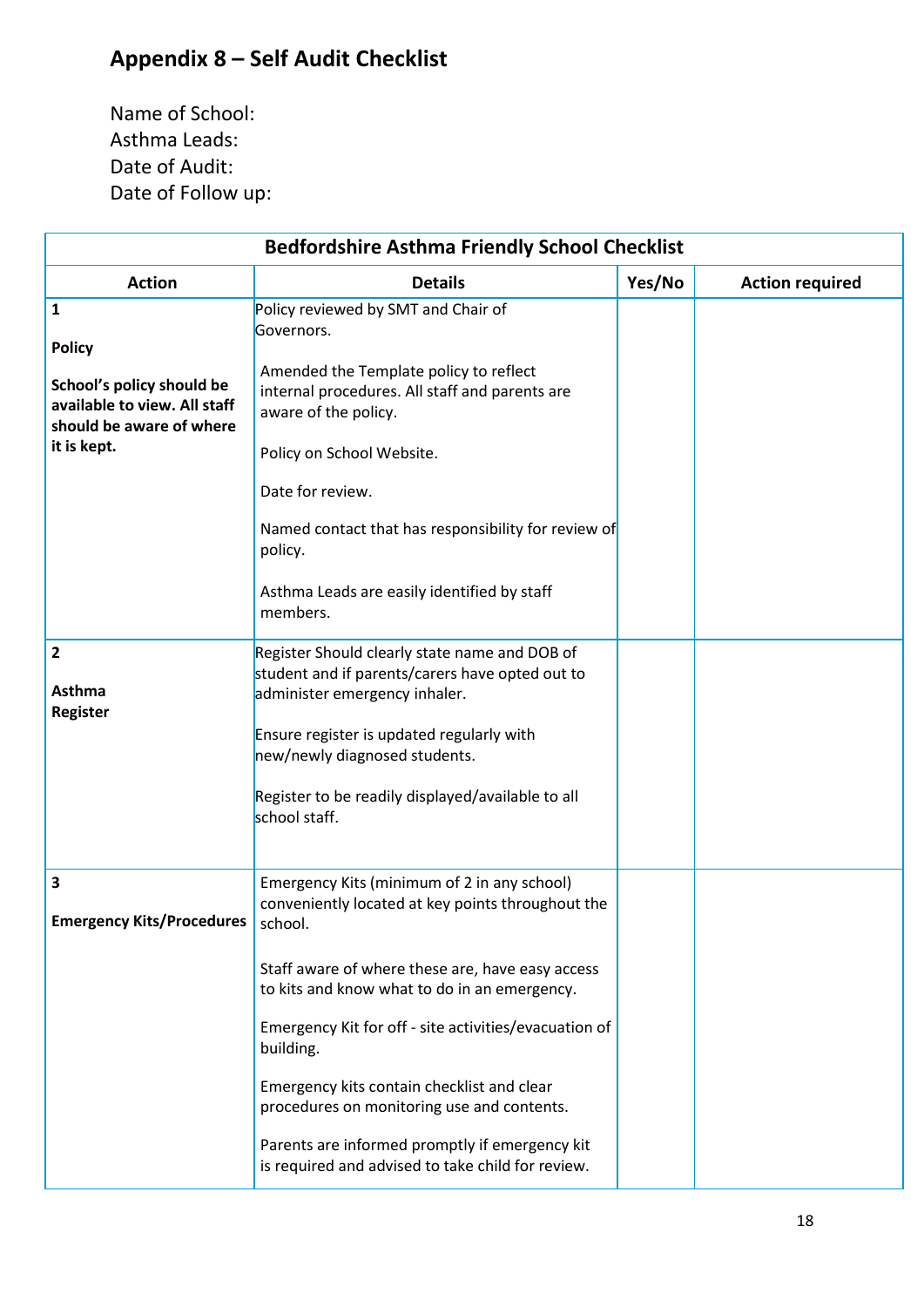| <b>Action</b>                                                                                               | <b>Details</b>                                                                                                                                                                                                                                                                                                                                                                                                                                                                                                                                                                                                                                                                                                   | Yes/No | <b>Action required</b> |
|-------------------------------------------------------------------------------------------------------------|------------------------------------------------------------------------------------------------------------------------------------------------------------------------------------------------------------------------------------------------------------------------------------------------------------------------------------------------------------------------------------------------------------------------------------------------------------------------------------------------------------------------------------------------------------------------------------------------------------------------------------------------------------------------------------------------------------------|--------|------------------------|
| 4<br><b>Individual Health Care Plan</b><br>(IHCP)                                                           | Students have a care plan prepared by<br>GP/healthcare professional and it is easily located<br>in school.                                                                                                                                                                                                                                                                                                                                                                                                                                                                                                                                                                                                       |        |                        |
| Recording use of students'<br>medications<br><b>Students who self-manage</b><br>Storage of inhalers/spacers | Students have access to their inhaler.<br>Records kept of medication usage and parents<br>informed promptly of any incidents/usage<br>outside of care plan.<br>Check that if recording takes place in more than<br>one location i.e. classroom and office - the record<br>is amalgamated to clearly reflect frequency of<br>use. Ideally there should be 1 record.<br>Students should be encouraged to self-manage<br>their condition where appropriate. Where<br>students self-manage a spare inhaler and spacer<br>must be kept in school.<br>Asthma medication and spacer is clearly labelled<br>and stored in a cool location.<br>Expiry dates are checked regularly by staff and<br>replaced when required. |        |                        |
|                                                                                                             | Inhaler is administered via a spacer.                                                                                                                                                                                                                                                                                                                                                                                                                                                                                                                                                                                                                                                                            |        |                        |
| 5<br><b>Whole School Training</b>                                                                           | Asthma training should be taken up by school<br>staff annually, as part of medicines management<br>training.<br>Asthma support is planned for the whole school<br>community/pupils by the designated Asthma<br>Leads.                                                                                                                                                                                                                                                                                                                                                                                                                                                                                            |        |                        |
|                                                                                                             |                                                                                                                                                                                                                                                                                                                                                                                                                                                                                                                                                                                                                                                                                                                  |        |                        |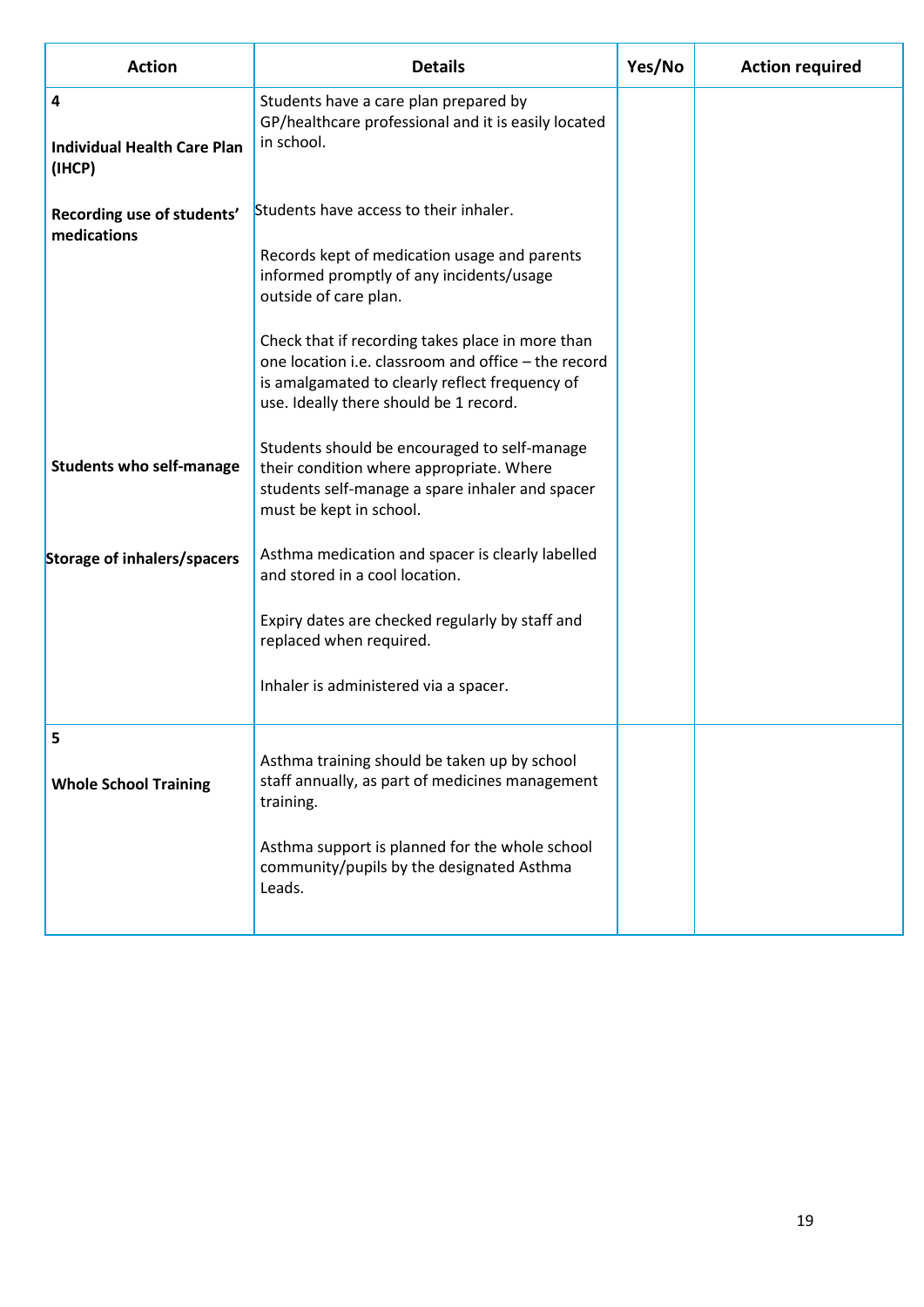### **Appendix 9 - The Emergency Kit Checklist:**

An emergency asthma inhaler kit should include:

|                                                                                                                                                                | Yes | <b>No</b> | Checked by/date |
|----------------------------------------------------------------------------------------------------------------------------------------------------------------|-----|-----------|-----------------|
| A salbutamol metered dose<br>inhaler                                                                                                                           |     |           |                 |
| Once used the spacer should be<br>washed in accordance with the<br>guidance, in warm soapy water<br>and leave to air dry for 15<br>minutes.                    |     |           |                 |
| Instructions on using the<br>inhaler and spacer/plastic<br>chamber;                                                                                            |     |           |                 |
| Instructions on cleaning and<br>storing the inhaler                                                                                                            |     |           |                 |
| Manufacturer's information;                                                                                                                                    |     |           |                 |
| A checklist of inhalers,<br>identified by their batch<br>number and expiry date, with<br>monthly checks recorded;                                              |     |           |                 |
| A note of the arrangements<br>for replacing the inhaler and<br>spacers                                                                                         |     |           |                 |
| A list of children permitted to<br>use the emergency inhaler as<br>detailed in their individual<br>healthcare plans (asthma<br>register with consent recorded) |     |           |                 |
| A record of administration (i.e.<br>when the inhaler has been<br>used).                                                                                        |     |           |                 |
| Pen                                                                                                                                                            |     |           |                 |
| Asthma Leads Details                                                                                                                                           |     |           |                 |
| 1.                                                                                                                                                             |     |           |                 |
| 2.                                                                                                                                                             |     |           |                 |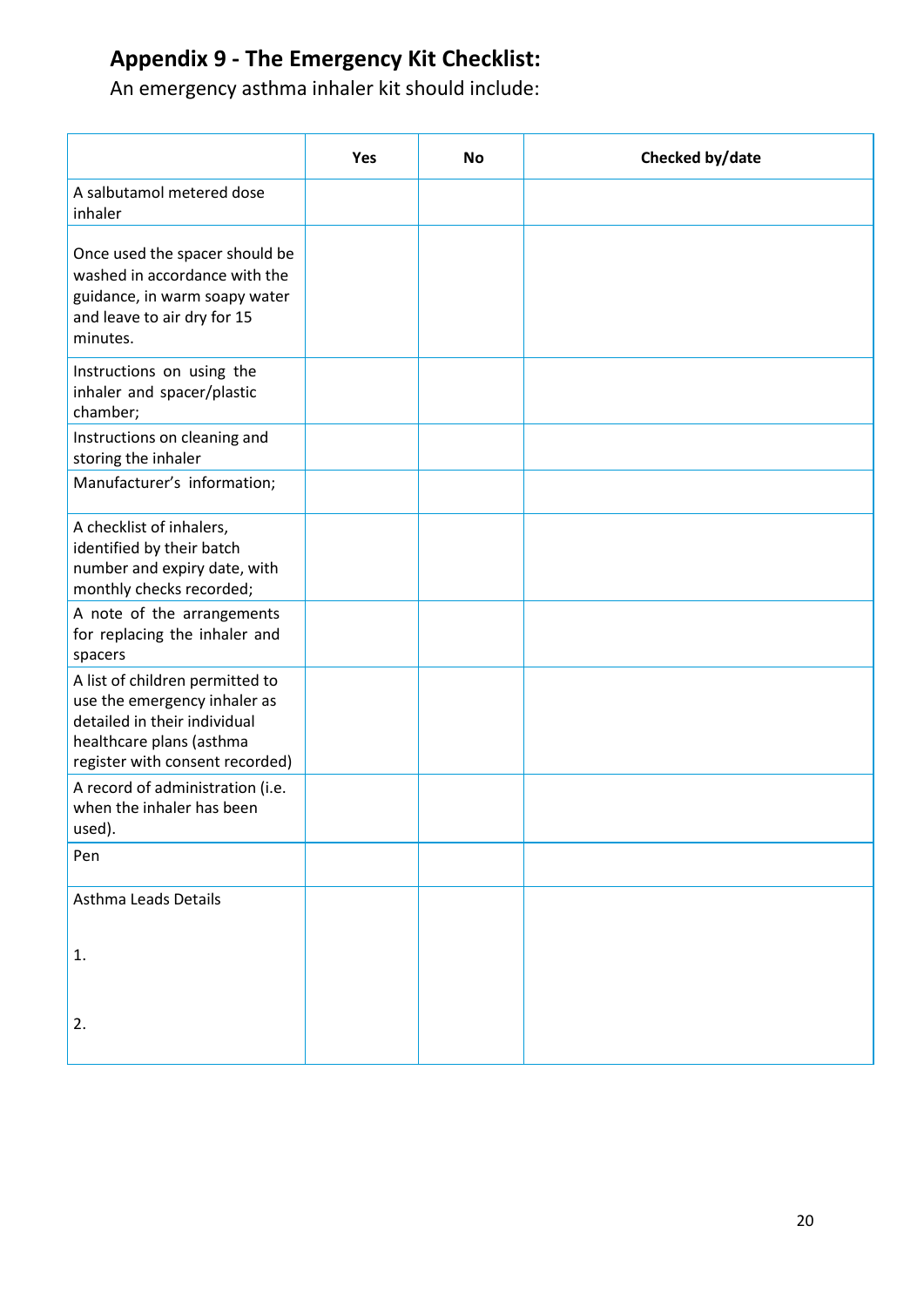## **You're having an asthma attack if any of the following happens:**

❖ Your reliever isn't helping or lasting over four hours

- ❖ Your symptoms are getting worse (cough, breathlessness, wheeze or tight chest)
	- ❖ You're too breathless or it's difficult to speak, eat or sleep
- ❖ Your breathing is getting faster and it feels like you can't get your breath in properly

## What to do in an asthma attack

Sit up - don't lie down. Try to keep calm.

Take one puff of your reliever inhaler (usually blue) every 30-60 seconds, up to a maximum of 10 puffs.

**3** If you feel worse at any point while you're using your inhaler OR you don't feel better after 10 puffs OR you're worried at any time, call 999 for an ambulance.

If the ambulance is taking longer than 15 minutes you can repeat step 2.

**IMPORTANT!** (This asthma attack information is not designed for people using a SMART or MART medicine plan. Speak to your GP or asthma nurse to get the correct asthma attack information for them.

Any asthma questions or concerns? Speak to our expert Helpline nurses, Monday to Friday from 9am to 5pm

If you go to A&E (Accident and Emergency) or are admitted to hospital, if possible take your written [asthma](https://www.asthma.org.uk/advice/manage-your-asthma/action-plan/) [action](https://www.asthma.org.uk/advice/manage-your-asthma/action-plan/) plan with you so staff can see details of your asthma medicines.

0300 222 5800

www.asthma.org.uk

asthma